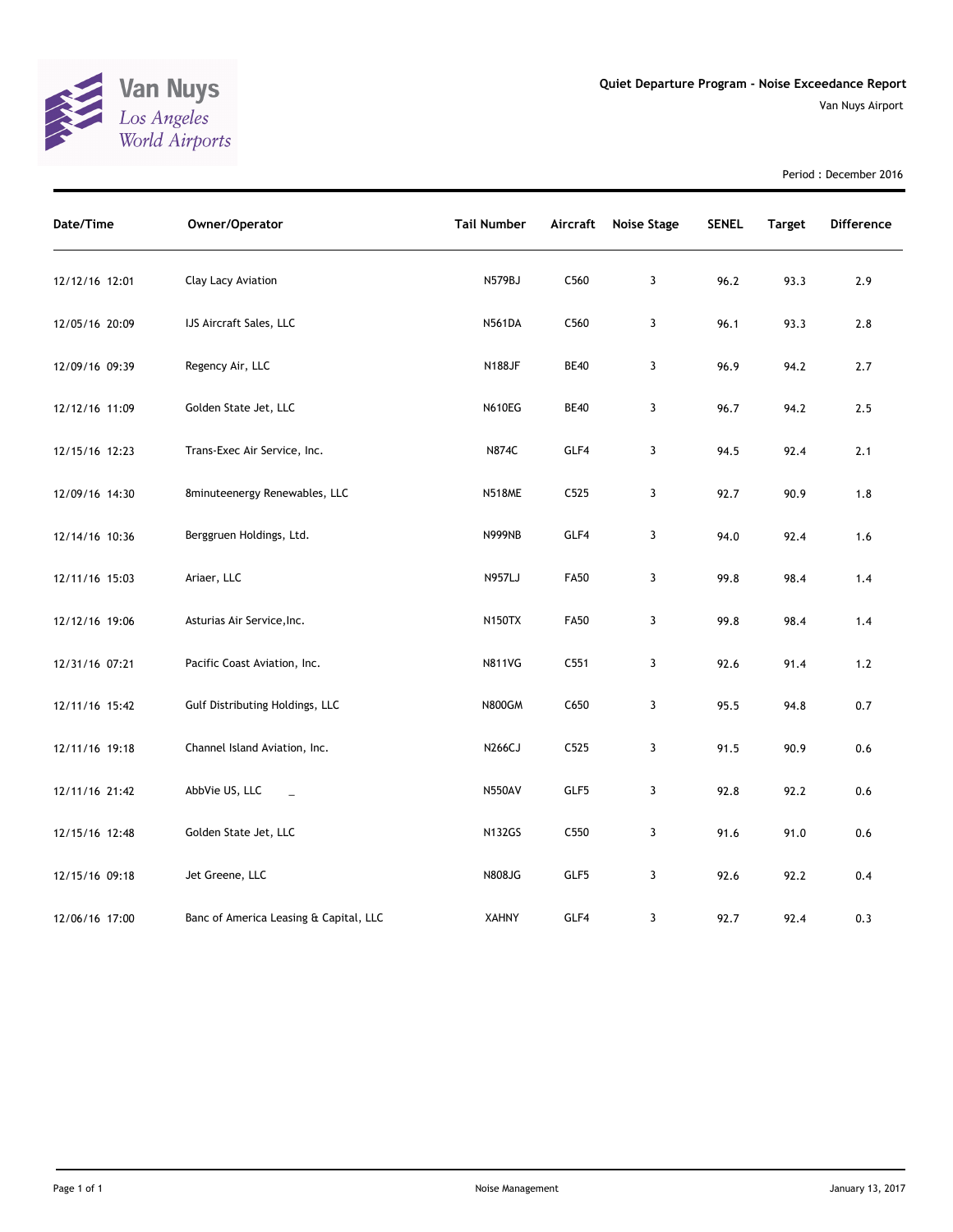

Period : December 2016

| Owner/Operator                         | <b>Departures Exceeding</b><br><b>Target Noise Level</b> | <b>Total Southbound</b><br><b>Jet Departures</b> |
|----------------------------------------|----------------------------------------------------------|--------------------------------------------------|
| Golden State Jet, LLC                  | $\mathbf{2}$                                             | 17                                               |
| AbbVie US, LLC<br>$\sim$               | $\mathbf{1}$                                             | $\mathbf{1}$                                     |
| Ariaer, LLC                            | $\mathbf{1}$                                             | 1                                                |
| Asturias Air Service, Inc.             |                                                          |                                                  |
| Berggruen Holdings, Ltd.               | 1                                                        |                                                  |
| Channel Island Aviation, Inc.          | 1                                                        |                                                  |
| IJS Aircraft Sales, LLC                | 1                                                        |                                                  |
| Jet Greene, LLC                        | 1                                                        |                                                  |
| Gulf Distributing Holdings, LLC        |                                                          | 2                                                |
| 8minuteenergy Renewables, LLC          | 1                                                        | 3                                                |
| Banc of America Leasing & Capital, LLC |                                                          | 3                                                |
| Regency Air, LLC                       |                                                          |                                                  |
| Pacific Coast Aviation, Inc.           |                                                          | 5                                                |
| Trans-Exec Air Service, Inc.           | 1                                                        | 13                                               |
| Clay Lacy Aviation                     | 1                                                        | 121                                              |
| 358K, LLC                              | 0                                                        | $\mathbf{1}$                                     |
| ABBVIE US LLC                          | 0                                                        | 1                                                |
| Adams Office, LLC                      | 0                                                        |                                                  |
| Adept Consulting Services, Inc.        | 0                                                        |                                                  |
| Aerolineas Ejecutivas, SA de CV        | 0                                                        |                                                  |
| Aeropremiere, LLC                      | 0                                                        |                                                  |
| AeroSafin, SA                          | 0                                                        |                                                  |
| Aguila Aviation, LLC                   | 0                                                        |                                                  |
| Air Lease Corporation                  | 0                                                        |                                                  |
| Air Time, LLC                          | 0                                                        |                                                  |
| Airport Equipment Rentals, Inc.        | 0                                                        |                                                  |
| Alante Air Charter, LLC                | 0                                                        |                                                  |
| Alexander Aviation, LLC                | 0                                                        |                                                  |
| Allied Partners Aviation, LLC          | 0                                                        |                                                  |
| Ambrose Corporation                    | 0                                                        |                                                  |
| Amigos Ventures, LLC                   | 0                                                        |                                                  |
| Andrew Bettis Aviation                 | 0                                                        |                                                  |
| Ares Technical Administration, LLC     | 0                                                        |                                                  |
| Arma Air I, LLC                        | 0                                                        |                                                  |
| AURORA AIRCRAFT LLC                    | 0                                                        |                                                  |
| Austral Development Limited            | 0                                                        |                                                  |
| Aviation Enterprises, Inc.             | 0                                                        |                                                  |
| AVIATION LEASING COMPANY LLC           | 0                                                        |                                                  |
| <b>AVIATION SERVICES LLC</b>           | 0                                                        |                                                  |
| Awaiting Documentation                 | 0                                                        | $\mathbf{1}$                                     |
|                                        |                                                          |                                                  |

The Van Nuys Airport Fly Friendly - Quiet Departure Program asks that operators of jet aircraft use manufacturer's or NBAA quiet departure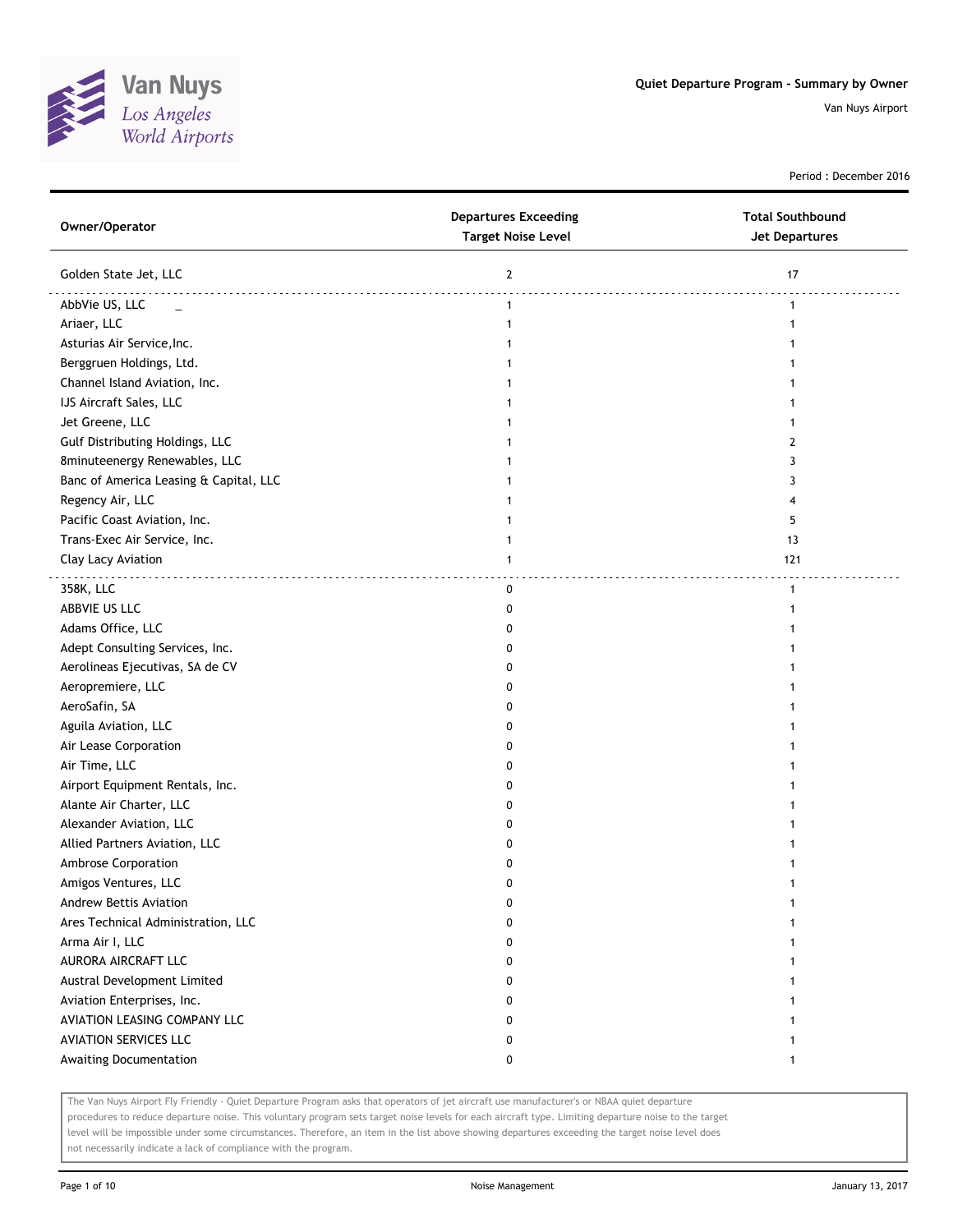

Period : December 2016

| Owner/Operator                          | <b>Departures Exceeding</b><br><b>Target Noise Level</b> | <b>Total Southbound</b><br>Jet Departures |
|-----------------------------------------|----------------------------------------------------------|-------------------------------------------|
| <b>BAM Aviation, LLC</b>                | 0                                                        | 1                                         |
| Becker Aviation, LLC                    | 0                                                        |                                           |
| Blue Angel Aviation, LLC                | 0                                                        |                                           |
| Bravo Bravo Investments, LLC            | 0                                                        |                                           |
| Canyon Gate Flight Services             | 0                                                        |                                           |
| Capital City Jet Center, Inc.           | 0                                                        |                                           |
| Cathexis Oil & Gas, LLC                 | 0                                                        |                                           |
| CB Air Taxi Aereo, Ltda.                | 0                                                        |                                           |
| CC Services, Inc.                       | 0                                                        |                                           |
| Central Management Services II LLC      | 0                                                        |                                           |
| Ceson Flight, LLC                       | 0                                                        |                                           |
| CFNS, Inc.                              | 0                                                        |                                           |
| <b>Cirrus Aviation Services</b>         | 0                                                        |                                           |
| Cirrus GAS 4, LLC                       | 0                                                        |                                           |
| Clear Channel Communication, Inc.       | 0                                                        |                                           |
| Cobalt Air Leasing, LLC                 | 0                                                        | 1                                         |
| Concord Hospitality Enterprises Company | 0                                                        |                                           |
| Corporate Flight International          | 0                                                        |                                           |
| Cory's Crew                             | 0                                                        |                                           |
| <b>Costco Wholesale Corporation</b>     | 0                                                        |                                           |
| Creative Logic, LLC                     | 0                                                        |                                           |
| Crescent Heights Sales, Inc.            | 0                                                        |                                           |
| DD251, LLC                              | 0                                                        |                                           |
| DEL Management Company, LLC             | 0                                                        |                                           |
| Diamond A Administration Co., LLC       | 0                                                        |                                           |
| Diamond Aviation                        | 0                                                        |                                           |
| Dr. Lokesh S. Tantuwaya, MD, Inc.       | 0                                                        |                                           |
| E.C. Flights, Inc.                      | 0                                                        |                                           |
| Echo Leasing, LLC                       | 0                                                        |                                           |
| Erin Air, Inc.                          | 0                                                        |                                           |
| ETPC Aviation, LLC                      | 0                                                        |                                           |
| Ewing Irrigation Products, Inc.         | 0                                                        |                                           |
| ExecuJet Australia                      | 0                                                        |                                           |
| Execujet Charter Services, Inc.         | 0                                                        |                                           |
| ExecuJet Middle East Co., LLC           | 0                                                        |                                           |
| Exploration Air, LLC                    | 0                                                        |                                           |
| Exxaero                                 | 0                                                        |                                           |
| FJ900, Inc.                             | 0                                                        |                                           |
| FL Aviation Corp.                       | 0                                                        |                                           |
| FLEXJET LLC                             | 0                                                        |                                           |
| Flightcraft                             | 0                                                        | 1                                         |

The Van Nuys Airport Fly Friendly - Quiet Departure Program asks that operators of jet aircraft use manufacturer's or NBAA quiet departure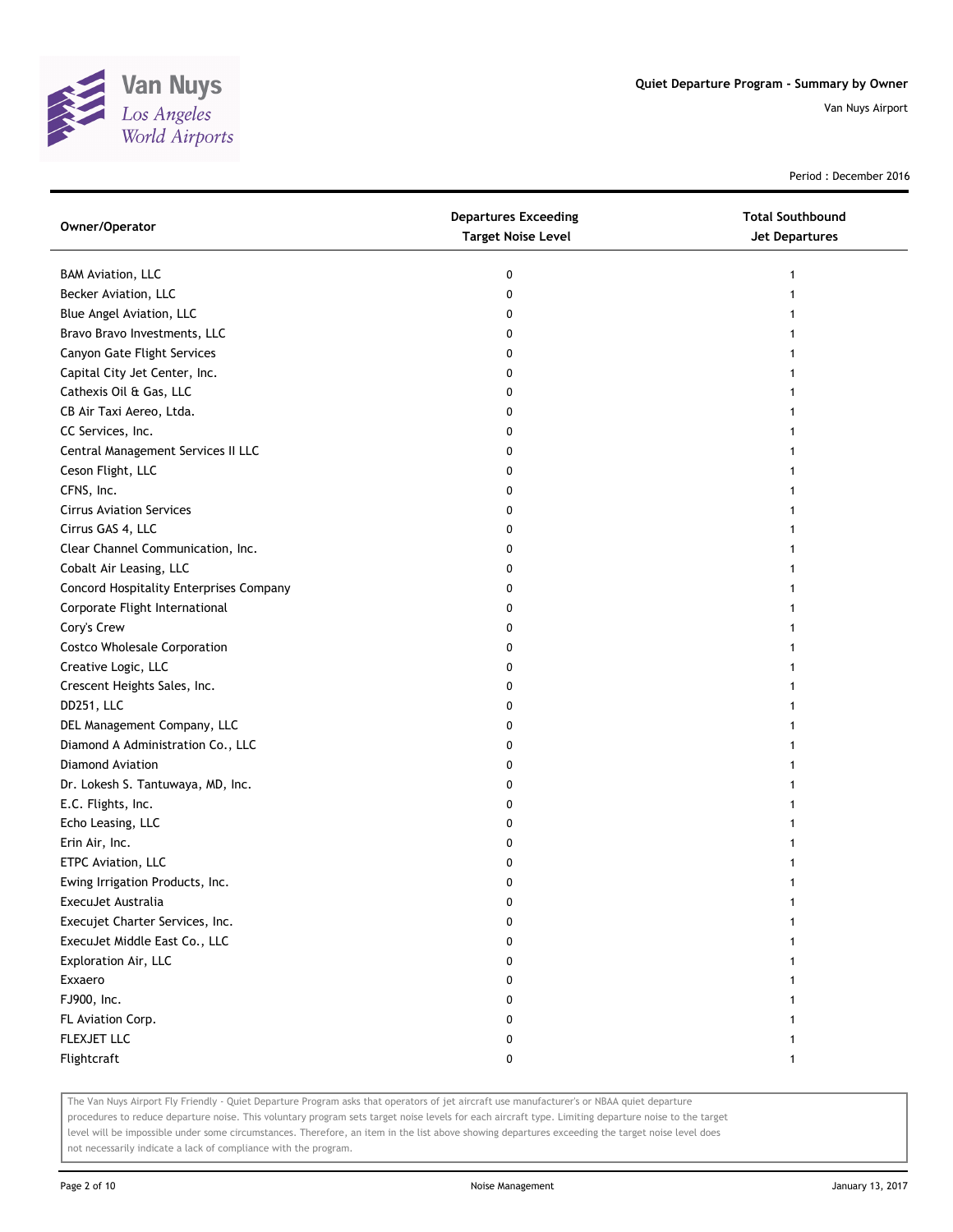

Period : December 2016

| Owner/Operator                       | <b>Departures Exceeding</b><br><b>Target Noise Level</b> | <b>Total Southbound</b><br>Jet Departures |
|--------------------------------------|----------------------------------------------------------|-------------------------------------------|
| Flightexec                           | 0                                                        | 1                                         |
| Florida Flight, LLC                  | 0                                                        |                                           |
| FltPlan.com                          | 0                                                        |                                           |
| Flying Bar B, LLC                    | 0                                                        |                                           |
| Friedkin Aviation, Inc.              | 0                                                        |                                           |
| Gama Charters, Inc.                  | 0                                                        | 1                                         |
| Gates Group Air, LLC                 | 0                                                        | 1                                         |
| Gateway Aviation, Inc.               | 0                                                        |                                           |
| General Electric Capital Corporation | 0                                                        |                                           |
| Georgia Jet                          | 0                                                        |                                           |
| Global Holdings, LLC                 | 0                                                        |                                           |
| Global Jet Capital                   | 0                                                        |                                           |
| Globaljet NA, LLC                    | 0                                                        |                                           |
| Graham Capital Management, L.P.      | 0                                                        |                                           |
| Gulf Coast Aviation, Inc.            | 0                                                        | 1                                         |
| <b>Guthy-Renker Corporation</b>      | 0                                                        | 1                                         |
| Harpo, Inc.                          | 0                                                        |                                           |
| Heir to Air, Inc.                    | 0                                                        |                                           |
| HF Jet Service, LLC                  | 0                                                        |                                           |
| Hilltop Holdings, Inc.               | 0                                                        |                                           |
| Hot Mama Transport, LLC              | 0                                                        |                                           |
| IAC/InterActive Corporation          | 0                                                        |                                           |
| IBC Hospitality, LLC                 | 0                                                        |                                           |
| IHeartmedia Management Services, INC | 0                                                        |                                           |
| <b>J &amp; J AVIATION LLC</b>        | 0                                                        | 1                                         |
| JACAIR, LLC                          | 0                                                        | 1                                         |
| JAE Aviation, LLC                    | 0                                                        | 1                                         |
| Jet Aviation Business Jets, Inc.     | 0                                                        |                                           |
| Jet Aviation Flight Services         | 0                                                        |                                           |
| Jet Aviation/Van Nuys                | 0                                                        |                                           |
| Jet Linx Aviation, LLC               | 0                                                        |                                           |
| Jet Logistics, Inc.                  | 0                                                        |                                           |
| Jet Set Aircraft, Inc.               | 0                                                        |                                           |
| JetEx, LLC                           | 0                                                        |                                           |
| JetSet Airlines, LLC                 | 0                                                        |                                           |
| Jimmy Jets, Inc.                     | 0                                                        |                                           |
| JMD Leasing, Inc.                    | 0                                                        |                                           |
| John Hagee Ministries                | 0                                                        |                                           |
| <b>JSM HOLDINGS LLC</b>              | 0                                                        |                                           |
| KCM Riverwood West, LLC              | 0                                                        |                                           |
| Kendall Aviation, LLC                | 0                                                        | $\mathbf{1}$                              |

The Van Nuys Airport Fly Friendly - Quiet Departure Program asks that operators of jet aircraft use manufacturer's or NBAA quiet departure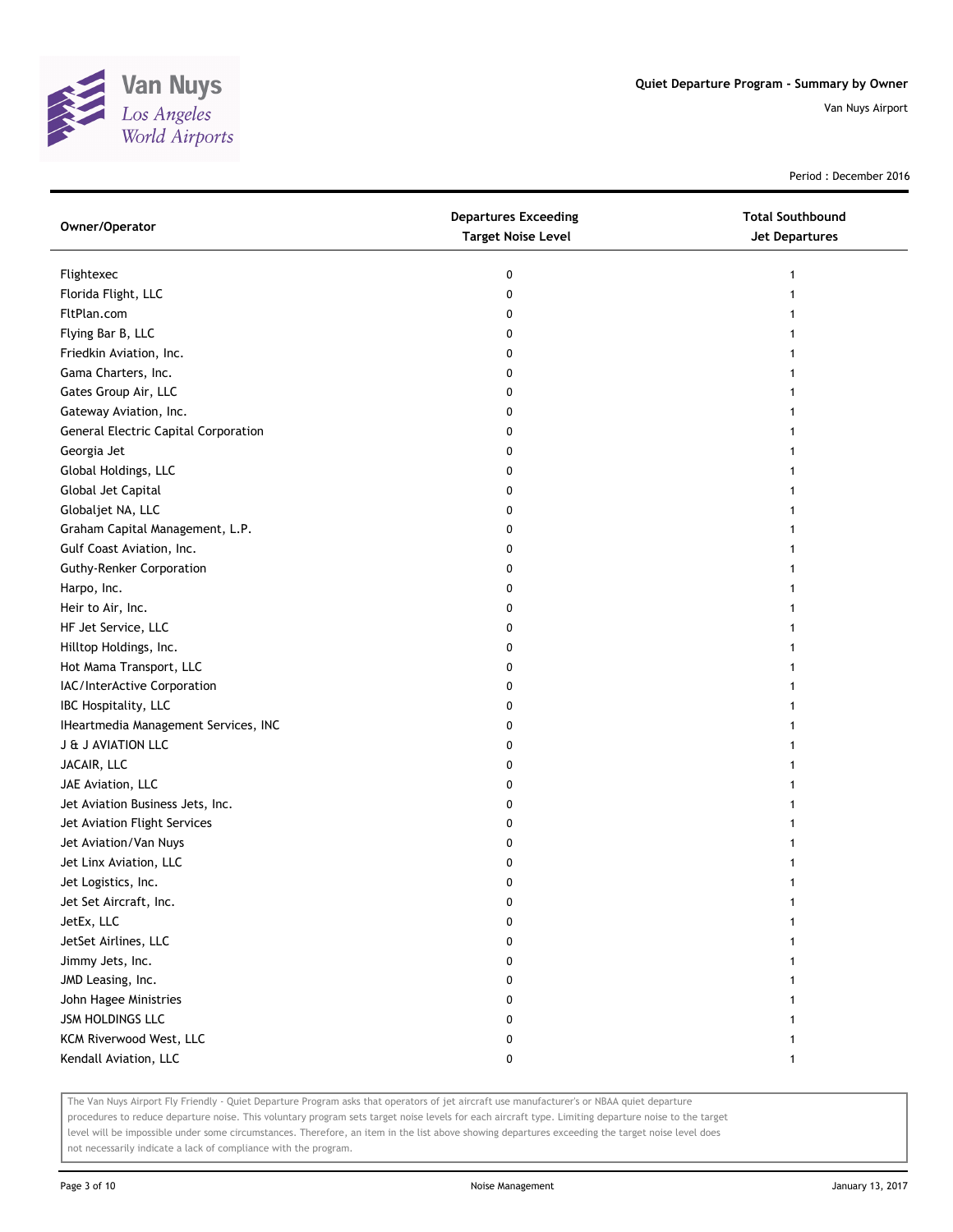

Period : December 2016

| Owner/Operator                                     | <b>Departures Exceeding</b><br><b>Target Noise Level</b> | <b>Total Southbound</b><br><b>Jet Departures</b> |
|----------------------------------------------------|----------------------------------------------------------|--------------------------------------------------|
| Key Air, LLC                                       | 0                                                        | 1                                                |
| Key Lime Air, Inc.                                 | 0                                                        |                                                  |
| Key, Charles B.                                    | 0                                                        |                                                  |
| KIMBAL LOGISTICS LLC                               | 0                                                        |                                                  |
| Komar Aviation Group                               | 0                                                        |                                                  |
| Legacy Ventures, LLC                               | 0                                                        |                                                  |
| Luft Aviation Charter, Pty. Ltd.                   | 0                                                        |                                                  |
| Markz Jet, Ltd.                                    | 0                                                        |                                                  |
| MC Group                                           | 0                                                        |                                                  |
| Mendota Aircraft Management, LLC                   | 0                                                        |                                                  |
| Meridian Air Charter                               | 0                                                        |                                                  |
| Merle Norman Cosmetics, Inc.                       | 0                                                        |                                                  |
| <b>MGM Resorts International</b>                   | 0                                                        |                                                  |
| Mike Post Productions, Inc.                        | 0                                                        |                                                  |
| Mill Creek Systems, LLCLC                          | 0                                                        |                                                  |
| Moelis & Company Manager, LLC                      | 0                                                        |                                                  |
| Morningstar Partners, Ltd., DBA Auroa Jet Partners | 0                                                        |                                                  |
| Mountain Aviation, Inc.                            | 0                                                        |                                                  |
| MWM AG, LLC                                        | 0                                                        |                                                  |
| N36MU, LLC                                         | 0                                                        |                                                  |
| Nauthiz Pty. Ltd.                                  | 0                                                        |                                                  |
| NETJETS SALES INC                                  | 0                                                        |                                                  |
| Newcastle Capital Group, LLC                       | 0                                                        |                                                  |
| NEXTANT AIRCRAFT 9017 LLC                          | 0                                                        |                                                  |
| NicholasAir                                        | 0                                                        |                                                  |
| No Res, LLC                                        | 0                                                        |                                                  |
| Nordstrom, Inc.                                    | 0                                                        |                                                  |
| NORTH VALLEY AIR LTD                               | 0                                                        |                                                  |
| Northern Illinois Flight Center                    | 0                                                        |                                                  |
| Northwest Stamping, Inc.                           | 0                                                        |                                                  |
| Northwind Partners, LLC                            | 0                                                        |                                                  |
| NWA Partners, LLC                                  | 0                                                        |                                                  |
| NWW Excel, Inc.                                    | 0                                                        |                                                  |
| Pacific Coast Jet, LLC                             | 0                                                        |                                                  |
| PARAGON TRANSPORT MANAGEMENT LLC                   | 0                                                        |                                                  |
| Paragon Transport Management, LLC                  | 0                                                        |                                                  |
| Park Air, LLC                                      | 0                                                        |                                                  |
| Passport 100, LLC                                  | 0                                                        |                                                  |
| PMC Global, Inc.                                   | 0                                                        |                                                  |
| Polar Equipment, LLC                               | 0                                                        |                                                  |
| Premium Jet AG                                     | 0                                                        |                                                  |

The Van Nuys Airport Fly Friendly - Quiet Departure Program asks that operators of jet aircraft use manufacturer's or NBAA quiet departure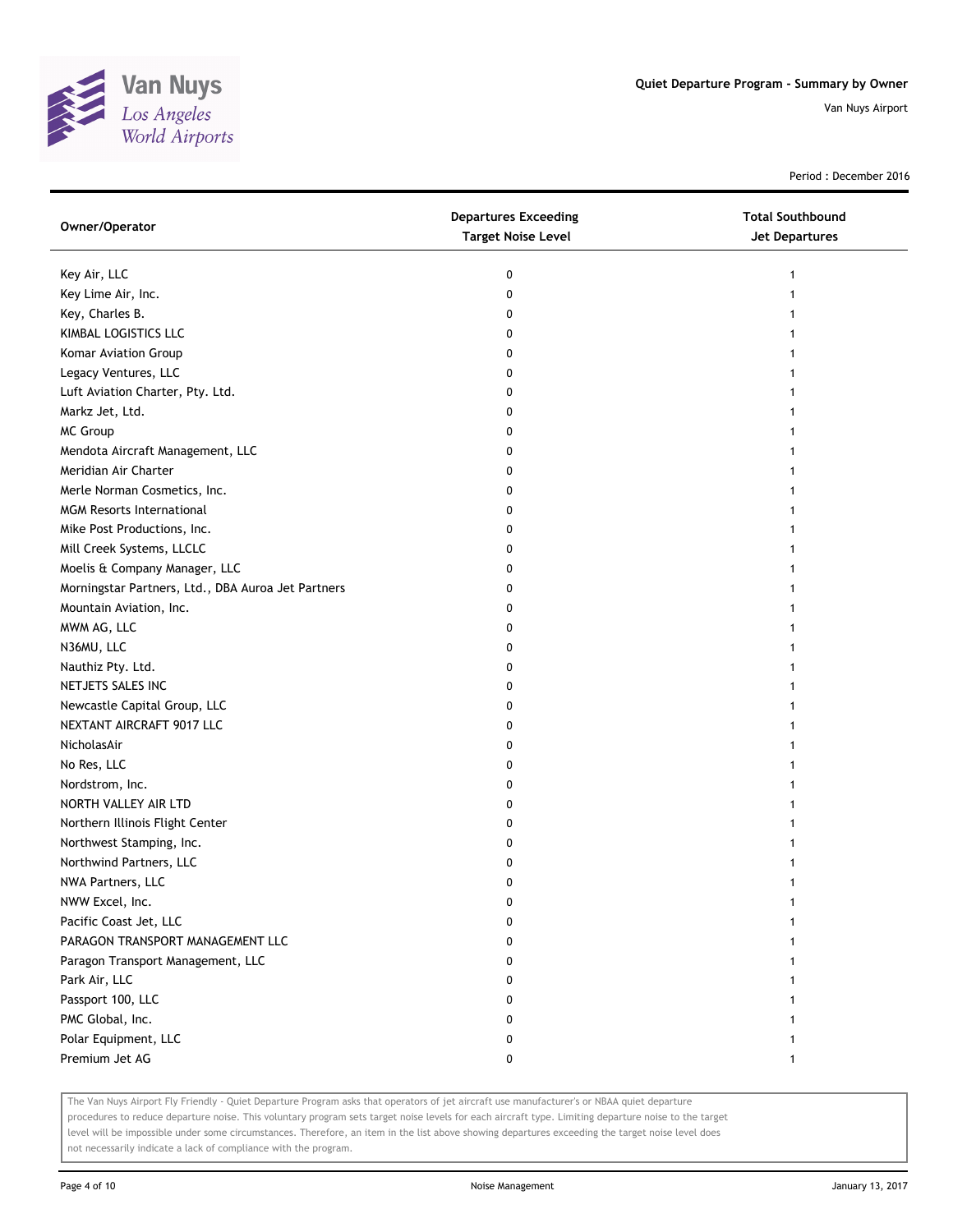

Period : December 2016

| Owner/Operator                           | <b>Departures Exceeding</b><br><b>Target Noise Level</b> | <b>Total Southbound</b><br><b>Jet Departures</b> |
|------------------------------------------|----------------------------------------------------------|--------------------------------------------------|
| Priority 1 Aviation, Inc.                | 0                                                        |                                                  |
| PUMP & COMPRESSOR HOLDINGS LLC           | 0                                                        |                                                  |
| R W ZOLLINGER CONSULTING ENGINEERS INC   | 0                                                        |                                                  |
| R.O.P. Aviation, Inc.                    | 0                                                        |                                                  |
| Radial Services, LLC                     | 0                                                        |                                                  |
| Rainier Aviation, Inc.                   | 0                                                        |                                                  |
| Red Wing Aeroplane Co., LLC              | 0                                                        |                                                  |
| Red, White, & Blue Pictures, Inc.        | 0                                                        |                                                  |
| Red.com                                  | 0                                                        |                                                  |
| Revolution Worldwide, LLC                | 0                                                        |                                                  |
| Richards Aviation, Inc.                  | 0                                                        |                                                  |
| Riverside Aviation, LLC                  | 0                                                        |                                                  |
| ROUSH FENWAY RACING LLC                  | 0                                                        |                                                  |
| Royal Air Freight, Inc.                  | 0                                                        |                                                  |
| RSH Consulting, LLC                      | 0                                                        |                                                  |
| Running Water Land and Cattle Company    | 0                                                        |                                                  |
| RWP Associates, Inc.                     | 0                                                        |                                                  |
| Sage Well Services, Inc.                 | 0                                                        |                                                  |
| SAP America, Inc.                        | 0                                                        |                                                  |
| Saratoga, Inc.                           | 0                                                        |                                                  |
| SCSM Aviation, LLC                       | 0                                                        |                                                  |
| Semitool, Inc.                           | 0                                                        |                                                  |
| Sentient Flight Group, LLC               | 0                                                        |                                                  |
| Servicios Aereos Denim, SA de CV         | 0                                                        |                                                  |
| SEXYJET LLC                              | 0                                                        |                                                  |
| SILVERLEAF AVIATION LLC                  | 0                                                        |                                                  |
| SKA Consulting, LLC                      | 0                                                        |                                                  |
| SMBC Leasing and Finance                 | 0                                                        |                                                  |
| Starlight Aviation, Inc.                 | 0                                                        |                                                  |
| Stephens Institute                       | 0                                                        |                                                  |
| Sterling Aviation, Inc.                  | 0                                                        |                                                  |
| SunQuest Executive Air Charter, Inc.     | 0                                                        |                                                  |
| Sunwest Aero, LLC                        | 0                                                        |                                                  |
| Superior Transportation Associates, Inc. | 0                                                        |                                                  |
| <b>Target Corporation</b>                | 0                                                        |                                                  |
| Texas Phenom, LLC                        | 0                                                        |                                                  |
| TEXLAS, LLC                              | 0                                                        |                                                  |
| TFK Aviation, Inc.                       | 0                                                        |                                                  |
| The Wave Equity Partners, LLC            | 0                                                        |                                                  |
| TNP Aviation, Inc.                       | 0                                                        |                                                  |
| Tracinda Corporation Flight Department   | 0                                                        | 1                                                |

The Van Nuys Airport Fly Friendly - Quiet Departure Program asks that operators of jet aircraft use manufacturer's or NBAA quiet departure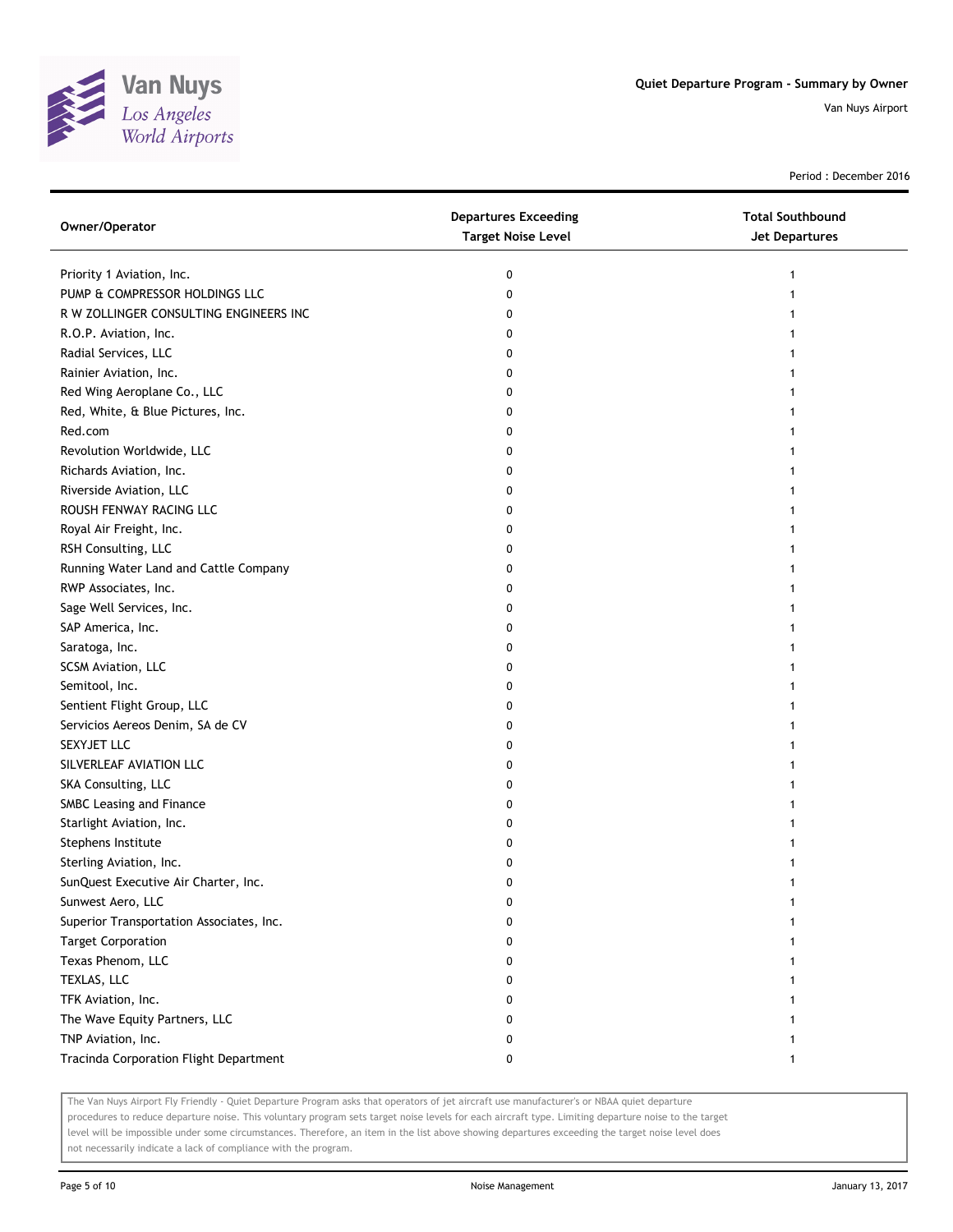

Period : December 2016

| Owner/Operator                           | <b>Departures Exceeding</b><br><b>Target Noise Level</b> | <b>Total Southbound</b><br><b>Jet Departures</b> |
|------------------------------------------|----------------------------------------------------------|--------------------------------------------------|
| TTX Holdings, LLC                        | 0                                                        |                                                  |
| TVPX ARS, Inc.                           | 0                                                        |                                                  |
| Two Bear Management, LLC                 | 0                                                        |                                                  |
| U.S. Bank Equipment Finance              | 0                                                        |                                                  |
| UCXtra Management, LLC                   | 0                                                        |                                                  |
| United States Air Force                  | 0                                                        |                                                  |
| V58-FA50 LLC                             | 0                                                        |                                                  |
| VISTAJET Aviation Services, SA           | 0                                                        |                                                  |
| WARNER COMMUNICATIONS LLC                | 0                                                        |                                                  |
| Waterside Aircraft Marketing, LLC        | 0                                                        |                                                  |
| <b>Westair Corporation</b>               | 0                                                        |                                                  |
| White Pint Two, LLC                      | 0                                                        |                                                  |
| Whiteco Industries, Inc.                 | 0                                                        |                                                  |
| Wing Aviation Charter Services, LLC      | 0                                                        |                                                  |
| WISC LLC                                 | 0                                                        |                                                  |
| Woody in the Sky with Diamonds, LLC      | 0                                                        |                                                  |
| XXTREME AIR SERVICES LLC                 | 0                                                        |                                                  |
| Zetta Jet Pte. Ltd.                      | 0                                                        |                                                  |
| ZMG Aviation, LLC                        | 0                                                        | 1                                                |
| 5664, LLC                                | 0                                                        | 2                                                |
| 650 Leasing, LLC                         | 0                                                        | 2                                                |
| ABBVIE US, LLC                           | 0                                                        | 2                                                |
| Aero Eclipse, LLC                        | 0                                                        | 2                                                |
| Air Finance Corporation                  | 0                                                        | 2                                                |
| Air Rutter International                 | 0                                                        | 2                                                |
| Aircraft Holding and Leasing, LLC        | 0                                                        | 2                                                |
| Aircraft Services Group Inc              | 0                                                        | 2                                                |
| Ample United Limited                     | 0                                                        | 2                                                |
| ATI Jet, Inc.                            | 0                                                        | 2                                                |
| AVPRO, Inc.                              | 0                                                        | 2                                                |
| Bayside Yacht Sales                      | 0                                                        | 2                                                |
| Beverly Hills Exotic Collection, LLC     | 0                                                        | 2                                                |
| Blue Sky 45, LLC                         | 0                                                        | 2                                                |
| Bombardier Aerospace Corp                | 0                                                        | 2                                                |
| Caesars Entertainment Operating Co., Inc | 0                                                        | $\mathbf{2}$                                     |
| Calvin Klein Studio, LLC                 | 0                                                        | 2                                                |
| Cashman Equipment Company, Inc           | 0                                                        | $\mathbf{2}$                                     |
| Cessna Aircraft Company                  | 0                                                        | 2                                                |
| Challenger Aircraft Charters, LLC        | 0                                                        | 2                                                |
| <b>Chevron Aviation Services</b>         | 0                                                        | $\mathbf{2}$                                     |
| Citation X8, LLC                         | 0                                                        | $\mathbf{2}$                                     |

The Van Nuys Airport Fly Friendly - Quiet Departure Program asks that operators of jet aircraft use manufacturer's or NBAA quiet departure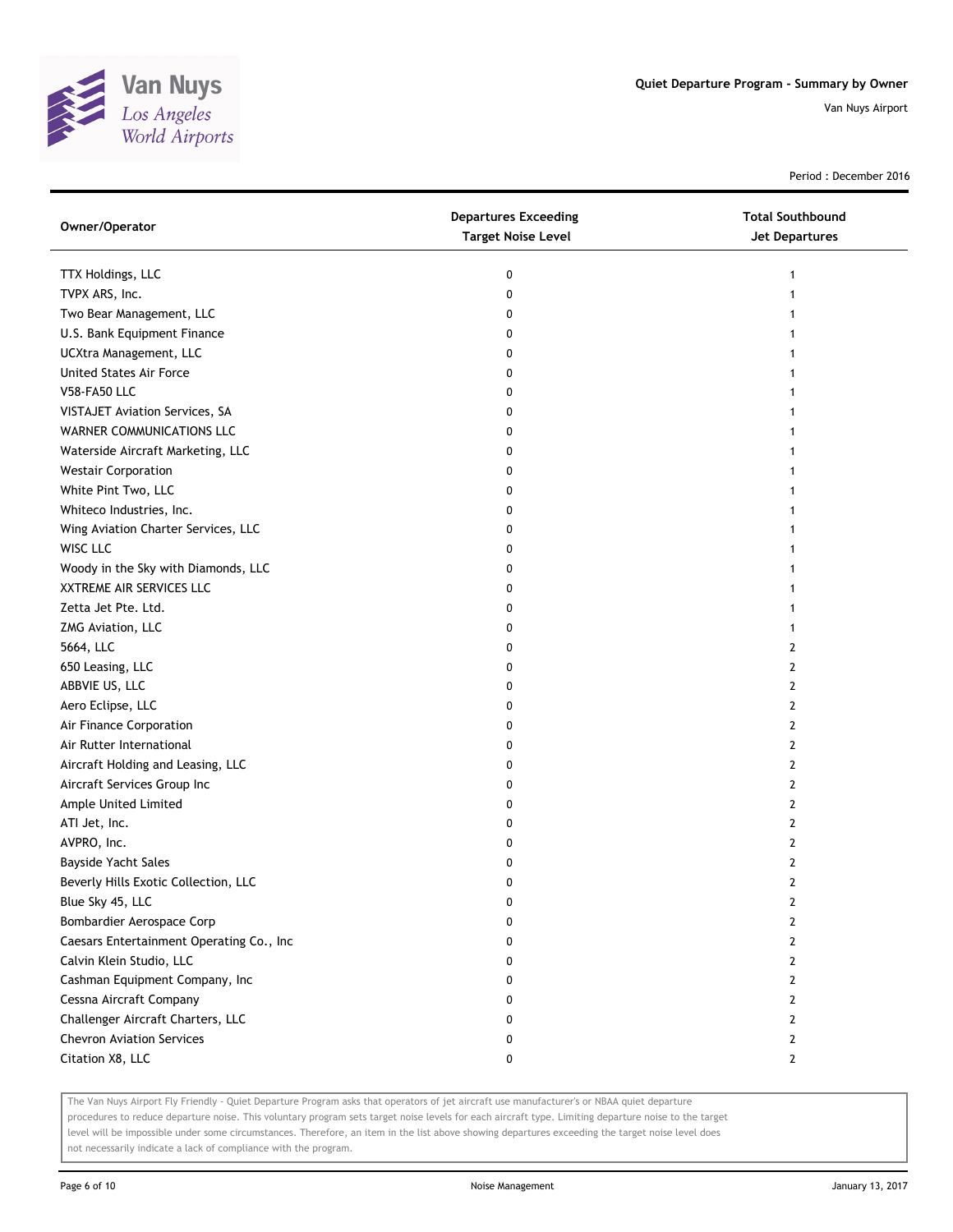

Period : December 2016

| Owner/Operator                           | <b>Departures Exceeding</b><br><b>Target Noise Level</b> | <b>Total Southbound</b><br><b>Jet Departures</b> |
|------------------------------------------|----------------------------------------------------------|--------------------------------------------------|
| Corporate Flight Management, Inc.        | 0                                                        | $\mathbf{2}$                                     |
| Desert Jet, LLC                          | 0                                                        | 2                                                |
| DMA Leasing, LLC                         | 0                                                        | 2                                                |
| Dumont Aircraft Sales, LLC               | 0                                                        | 2                                                |
| <b>East Holdings Limited</b>             | 0                                                        | 2                                                |
| Evolution Development Partners LLC       | 0                                                        | 2                                                |
| Flexjet, LLC                             | 0                                                        | 2                                                |
| Flexjets                                 | 0                                                        | 2                                                |
| Flight Options, LLC                      | 0                                                        | 2                                                |
| Flug, LLC                                | 0                                                        | 2                                                |
| Global Flight, Inc.                      | 0                                                        | $\overline{2}$                                   |
| <b>Grossman Company Properties</b>       | 0                                                        | 2                                                |
| Irongate Air, LLC                        | 0                                                        | 2                                                |
| J.W. Childs Associates, LP               | 0                                                        | 2                                                |
| Jet Link Investments, Inc.               | 0                                                        | 2                                                |
| K/S Aviation, LLC                        | 0                                                        | 2                                                |
| Kelso Air, LLC                           | 0                                                        | 2                                                |
| KW Flight, LLC                           | 0                                                        | 2                                                |
| Leonard Green & Partners, LLC            | 0                                                        | 2                                                |
| Lyon Aviation                            | 0                                                        | 2                                                |
| Mannco, LLC                              | 0                                                        | 2                                                |
| MCS Leasing, Inc.                        | 0                                                        | 2                                                |
| MSG Aircraft Leasing, LLC                | 0                                                        | 2                                                |
| Music for the People, Inc.               | 0                                                        | 2                                                |
| N161JG, LLC                              | 0                                                        | 2                                                |
| N620PJ, LLC                              | 0                                                        | 2                                                |
| N98TB LLC                                | 0                                                        | 2                                                |
| Northrop Grumman Corporation             | 0                                                        | 2                                                |
| Occidental Petroleum Corporation         | 0                                                        | 2                                                |
| PARAGON 441 LLC.                         | 0                                                        | 2                                                |
| Platinum Equity, LLC                     | 0                                                        | 2                                                |
| Rail Management & Consulting Corporation | 0                                                        | 2                                                |
| RenaissanceRe Holdings, Ltd.             | U                                                        | $\mathbf{z}$                                     |
| Select Medical Flight Department         | 0                                                        | 2                                                |
| Sierra Papa, Inc.                        | 0                                                        | 2                                                |
| SILVERHAWK AVIATION CHARTER              | 0                                                        | 2                                                |
| Sky River Consulting, LLC                | 0                                                        | 2                                                |
| Starjet, Inc.                            | 0                                                        | 2                                                |
| The David Geffen Company                 | 0                                                        | 2                                                |
| The Employers Benefit Group, LLC         | 0                                                        | 2                                                |
| The Heavener Company Leasing, LLC        | 0                                                        | 2                                                |

The Van Nuys Airport Fly Friendly - Quiet Departure Program asks that operators of jet aircraft use manufacturer's or NBAA quiet departure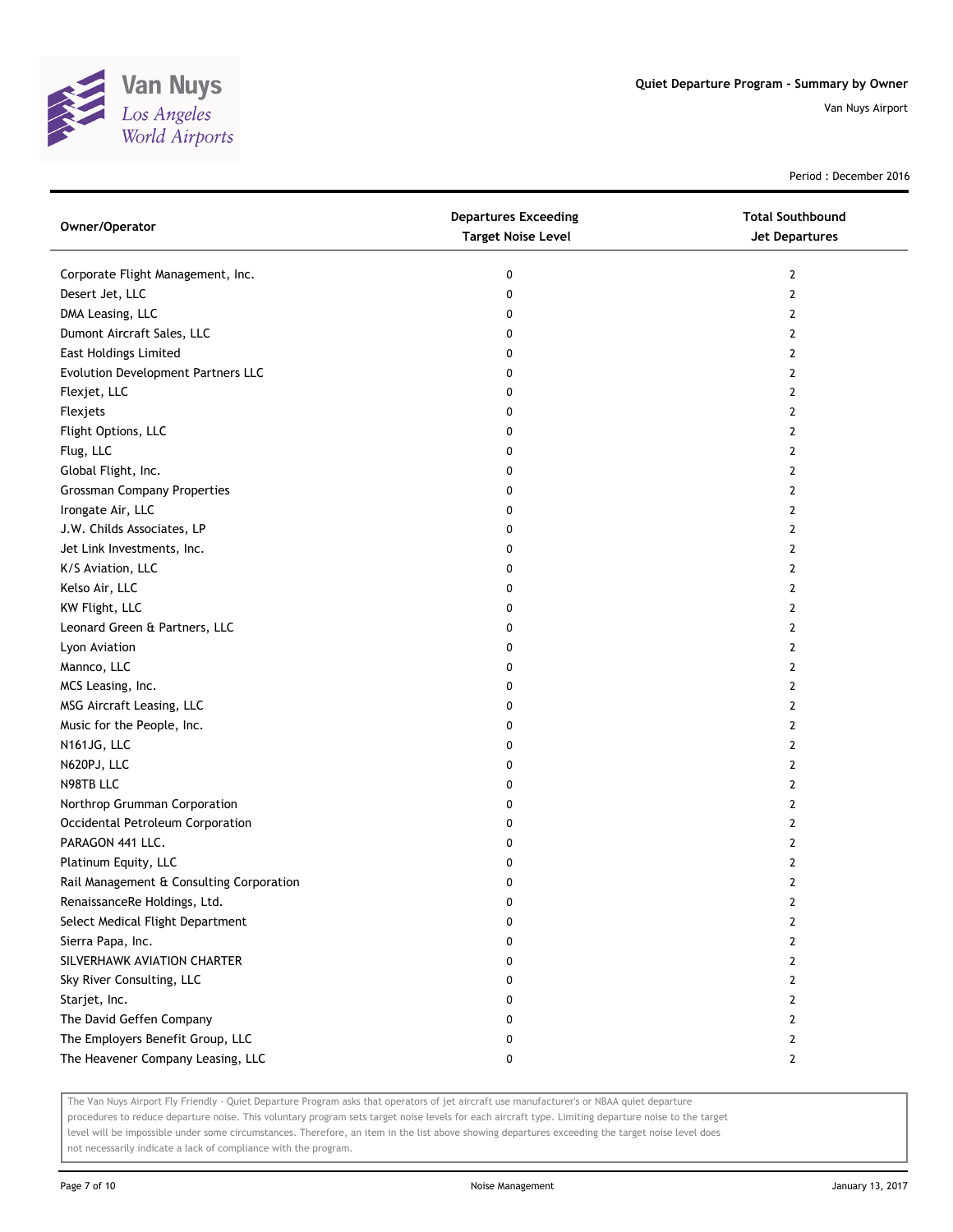

Period : December 2016

| Owner/Operator                                  | <b>Departures Exceeding</b><br><b>Target Noise Level</b> | <b>Total Southbound</b><br>Jet Departures |
|-------------------------------------------------|----------------------------------------------------------|-------------------------------------------|
| TP Aviation, LLC                                | 0                                                        | 2                                         |
| Trijet Aviation Management, LLC                 | 0                                                        | 2                                         |
| Velox Aircraft, LLC                             | 0                                                        | 2                                         |
| VISTAJET Luftfahrtunternehmen GmbH              | 0                                                        | 2                                         |
| <b>Washington Corporations</b>                  | 0                                                        | 2                                         |
| Westfield Aviation, Inc. Pty. Ltd.              | 0                                                        | 2                                         |
| Wilson Aviation, LLC                            | 0                                                        | 2                                         |
| Zetta Jet USA, Inc.                             | 0                                                        | 2                                         |
| Acabel, LLC                                     | 0                                                        | 3                                         |
| Airbar, LLC                                     | 0                                                        | 3                                         |
| A-Ron Resources, LLC                            | 0                                                        | 3                                         |
| Avalon Capital Group, LLC                       | 0                                                        | 3                                         |
| Avtran, LLC                                     | 0                                                        | 3                                         |
| Business Jet Managers, Inc.                     | 0                                                        | 3                                         |
| Canyon Partners, LLC                            | 0                                                        | 3                                         |
| Cinco Air Charter, LLC                          | 0                                                        | 3                                         |
| Colony Capital, LLC                             | 0                                                        | 3                                         |
| Cove Aviation Partners, LLC                     | 0                                                        | 3                                         |
| Culbertson Aviation, LLC                        | 0                                                        | 3                                         |
| Falcon Landing, LLC                             | 0                                                        | 3                                         |
| Hollister Aviation, LLC                         | 0                                                        | 3                                         |
| Landmark Aviation Aircraft Management & Charter | 0                                                        | 3                                         |
| Las Vegas Jet, LLC                              | 0                                                        | 3                                         |
| MT Holding Corp.                                | 0                                                        | 3                                         |
| N977CB Holdings LLC                             | 0                                                        | 3                                         |
| NantWorks, LLC                                  | 0                                                        | 3                                         |
| NMH Aviation, Inc.                              | 0                                                        | 3                                         |
| Penske Jet, Inc.                                | 0                                                        | 3                                         |
| Pilgrim Enterprises C/O Castle & Cook           | 0                                                        | 3                                         |
| Prime Jet, LLC                                  | 0                                                        | 3                                         |
| Scott, D. Gregory                               | 0                                                        | 3                                         |
| Scottsdale Hangar One, LLC                      | 0                                                        | 3                                         |
| Skybird Aviation                                | 0                                                        | 3                                         |
| Space Exploration Technologies                  | 0                                                        | 3                                         |
| Threshold Technologies, Inc.                    | 0                                                        | 3                                         |
| Ultra-Lux Jets, Inc.                            | 0                                                        | 3                                         |
| Wonderful Citrus Aviation                       | 0                                                        | 3                                         |
| Advanced Air Management, Inc.                   | 0                                                        |                                           |
| Air Kaitar, LLC                                 | 0                                                        |                                           |
| Allen Lund Company, Inc.                        | 0                                                        |                                           |
| Aviation Consultants, Inc.                      | 0                                                        |                                           |

The Van Nuys Airport Fly Friendly - Quiet Departure Program asks that operators of jet aircraft use manufacturer's or NBAA quiet departure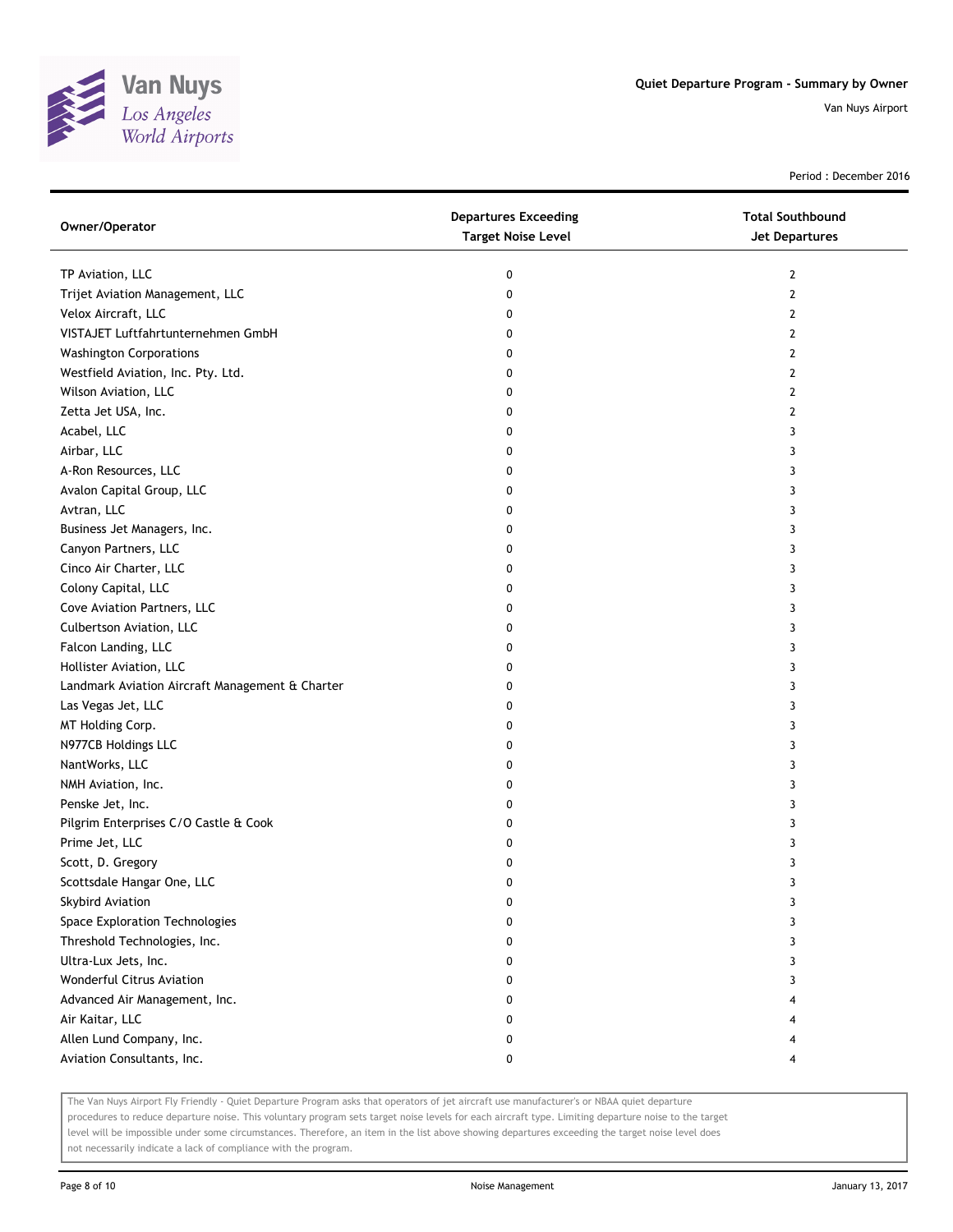

Period : December 2016

| Owner/Operator                 | <b>Departures Exceeding</b><br><b>Target Noise Level</b> | <b>Total Southbound</b><br>Jet Departures |
|--------------------------------|----------------------------------------------------------|-------------------------------------------|
|                                |                                                          |                                           |
| Hamish LLC                     | 0                                                        | 4                                         |
| Kingston Aviation, LLC         | 0                                                        | 4                                         |
| Oakmont Corporation            | 0                                                        | 4                                         |
| Paragon Airways                | 0                                                        | 4                                         |
| Platinum Aviation, LLC         | 0                                                        | 4                                         |
| Presidential Aviation, Inc.    | 0                                                        | 4                                         |
| Raspberry Consulting, LLC      | 0                                                        | 4                                         |
| Sands Aviation, LLC            | 0                                                        | 4                                         |
| Starbase Aviation              | 0                                                        | 4                                         |
| Swift Aircraft Management, LLC | 0                                                        | 4                                         |
| West Coast Charters, LLC       | 0                                                        | 4                                         |
| Worldwide Jet Charter, Inc.    | 0                                                        | 4                                         |
| <b>Flight Options</b>          | 0                                                        | 5                                         |
| Windsor Jet Management         | 0                                                        | 5                                         |
| <b>AVJET Corporation</b>       | 0                                                        | 6                                         |
| Executive Jet Management, Inc. | 0                                                        | 6                                         |
| <b>Gama Aviation</b>           | 0                                                        | 6                                         |
| Latitude 33 Aviation LLC       | 0                                                        | 6                                         |
| Leveled Wings, LLC             | 0                                                        | 6                                         |
| <b>NVJETS</b>                  | 0                                                        | 6                                         |
| Prime Jet US, LLC              | 0                                                        | 6                                         |
| Solairus Aviation              | 0                                                        | 6                                         |
| <b>STA Jets</b>                | 0                                                        | 6                                         |
| Tutor-Saliba Corporation       | 0                                                        | 6                                         |
| Landmark Aviation              | 0                                                        | 7                                         |
| NetJets, Inc.                  | 0                                                        | $\overline{7}$                            |
| Paramount Pictures Corporation | 0                                                        | 7                                         |
| Talon Air, Inc.                | 0                                                        | 8                                         |
| Travel Management Company, Ltd | 0                                                        | 8                                         |
| <b>UNKNOWN</b>                 | 0                                                        | 9                                         |
| Worldwide Jet Charter, LLC     | 0                                                        | 9                                         |
| Pegasus Elite Aviation         | 0                                                        | 12                                        |
| Flexjet                        | 0                                                        | 14                                        |
| Sun Air Jets, LLC              | 0                                                        | 15                                        |
| Silver Air                     | 0                                                        | 19                                        |
| Chrysler Aviation, Inc.        | 0                                                        | 24                                        |
| Dreamline Aviation, LLC        | 0                                                        | 25                                        |
| JetSuite                       | 0                                                        | 25                                        |
| XOJET, Inc.                    | 0                                                        | 36                                        |
| Jet Edge International         | 0                                                        | 46                                        |
| NetJets                        | 0                                                        | 91                                        |

The Van Nuys Airport Fly Friendly - Quiet Departure Program asks that operators of jet aircraft use manufacturer's or NBAA quiet departure

procedures to reduce departure noise. This voluntary program sets target noise levels for each aircraft type. Limiting departure noise to the target level will be impossible under some circumstances. Therefore, an item in the list above showing departures exceeding the target noise level does

not necessarily indicate a lack of compliance with the program.